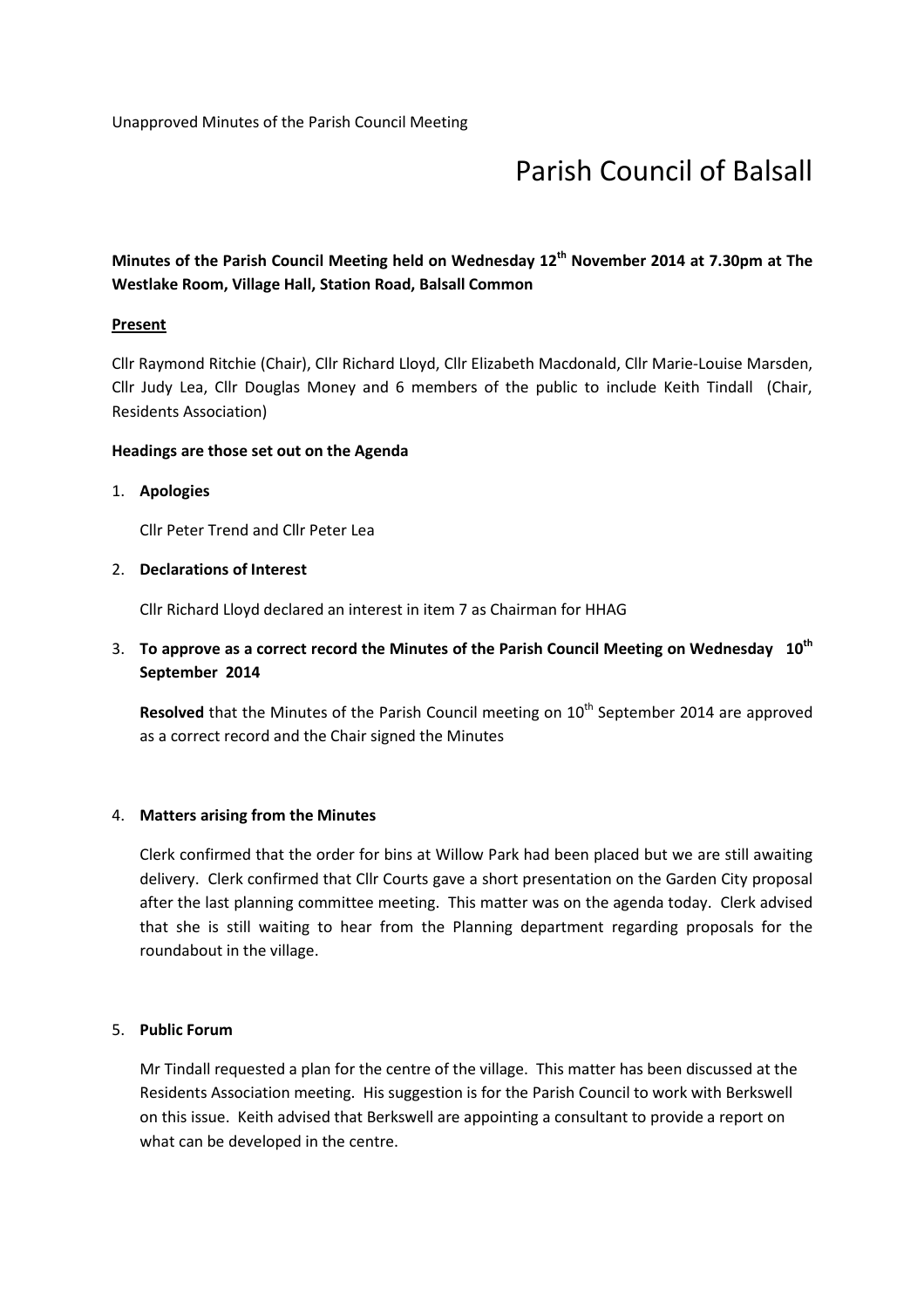Keith then handed over to Malcolm Hickin to provide further information. Malcolm advised that he is a member of the Berkswell Society and has held a meeting with SMBC traffic officers, Cllr David Bell and Berkswell Parish Council to look at the traffic in the area.

What is recommended is that rather than look at traffic in one area, we need to look at a long term plan. With the changes that will come from HS2 and further development in the centre, it is suggested that the Parish Council works with Berkswell to engage a consultant to provide a report.

Chair advised that traffic is a matter on the agenda but we cannot look at authorising any expenditure without further discussion and information.

ACTION – Clerk to place the matter on the Planning agenda to consider the matter further. Clerk to invite SMBC officers and David Bell to the next Planning Committee meeting on 3<sup>rd</sup> December 2014.

ACTION – Clerk to request up to date figures on traffic on A452 from SMBC

#### 6. Correspondence

- 6.1. Letter from Catesby Property giving notice of public exhibition
- 6.2. Letter from Caroline Spelman regarding Jaguar Land Rover
- 6.3. Letter from resident concerning traffic in village
- 6.4. Award for Highly Commended Village in Solihull in Bloom
- 6.5. Various e-mails concerning consecration of Cemetery
- 6.6. E-mail from HS2 Ltd

Clerk provided details of the correspondence received.

#### 7. HS2

7.1. Petition – To agree and approve representation before the Select Committee on Tuesday 9<sup>th</sup> December 2014 as follows:-

# It was Resolved that:-

- 1.1.1. The Parish Council is to be represented before the Select Committee by Annabel Graham Paul of Francis Taylor Building
- 1.1.2. The Parish Council to instruct solicitors to act for this purpose and become official agent if this is the case
- 1.1.3. A maximum of 3 people from the Parish Council to present evidence to the Select Committee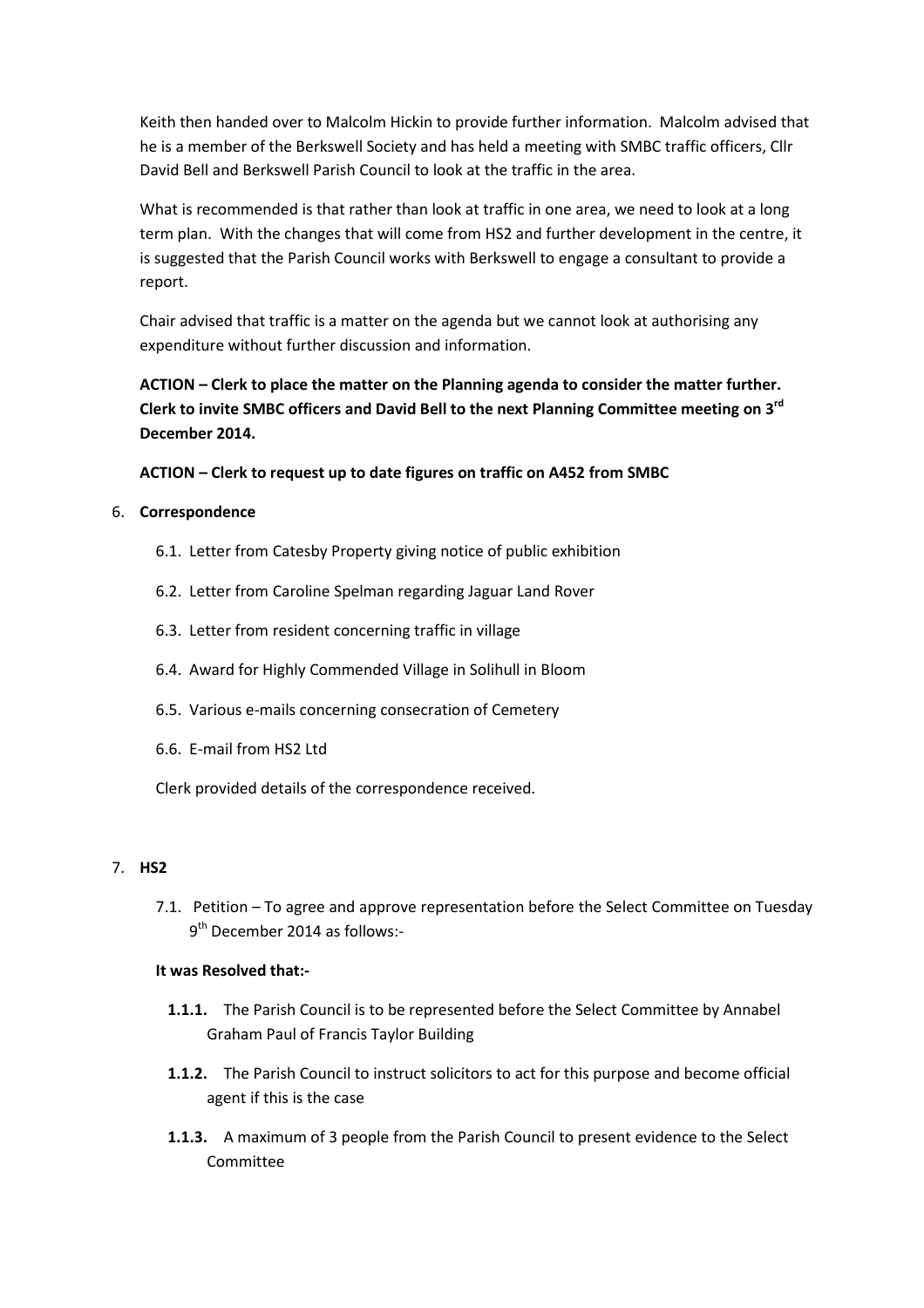- 1.1.4. The 3 members and Clerk to be reimbursed all reasonable out of pocket expenses incurred in attending before the Select Committee and presenting evidence
- 1.1.5. Clerk to attend the meeting in the capacity of official with delegated powers on behalf of the Parish Council
- 1.1.6. The 3 members and the Clerk to sit on a training day before the Select Committee to familiarise themselves with the process and meet with Counsel if necessary before the hearing. All reasonable out of pocket expenses of members and Clerk to be reimbursed
- 1.1.7. BDB to be formally removed as official agent and the Clerk to be appointed as official agent or such other person with capacity to become official agent
- 1.1.8. The presentation is prepared by the Working group on behalf of the Parish Council
- **1.1.9.** Working group to co-ordinate with other local petitioners regarding presentation and any other relevant matters
- 1.1.10. Send a response to HS2 Ltd to the reply to the petition

#### 8. Christmas Lights - Update from Cllr Judy Lea

Cllr Judy Lea confirmed that the light switch on will take place on Friday  $21^{st}$  November. The school will attend with a choir. The Mayor will switch on the lights and all local business owners will provide drinks/snacks for the children

9. Meriden Garden City - Update following presentation to Parish Council by Cllr Ian Courts

Chair gave an update of the presentation given by Cllr Courts. We have now received formal notice of the consultation.

ACTION – Clerk to place the matter on the Planning Committee agenda for a response to the consultation to be considered

10. Solihull Community Housing – Homes at Temple Avenue – visit on  $24<sup>th</sup>$  September 2014

Cllr Judy Lea updated Councillors of the visit. Solihull Community Housing has won awards for this development. The event was attended by district councillors and developer.

11. Committees and Parish Council representatives – To agree that Cllr Marie-Louise Marsden represents the Parish Council on the Lant Trust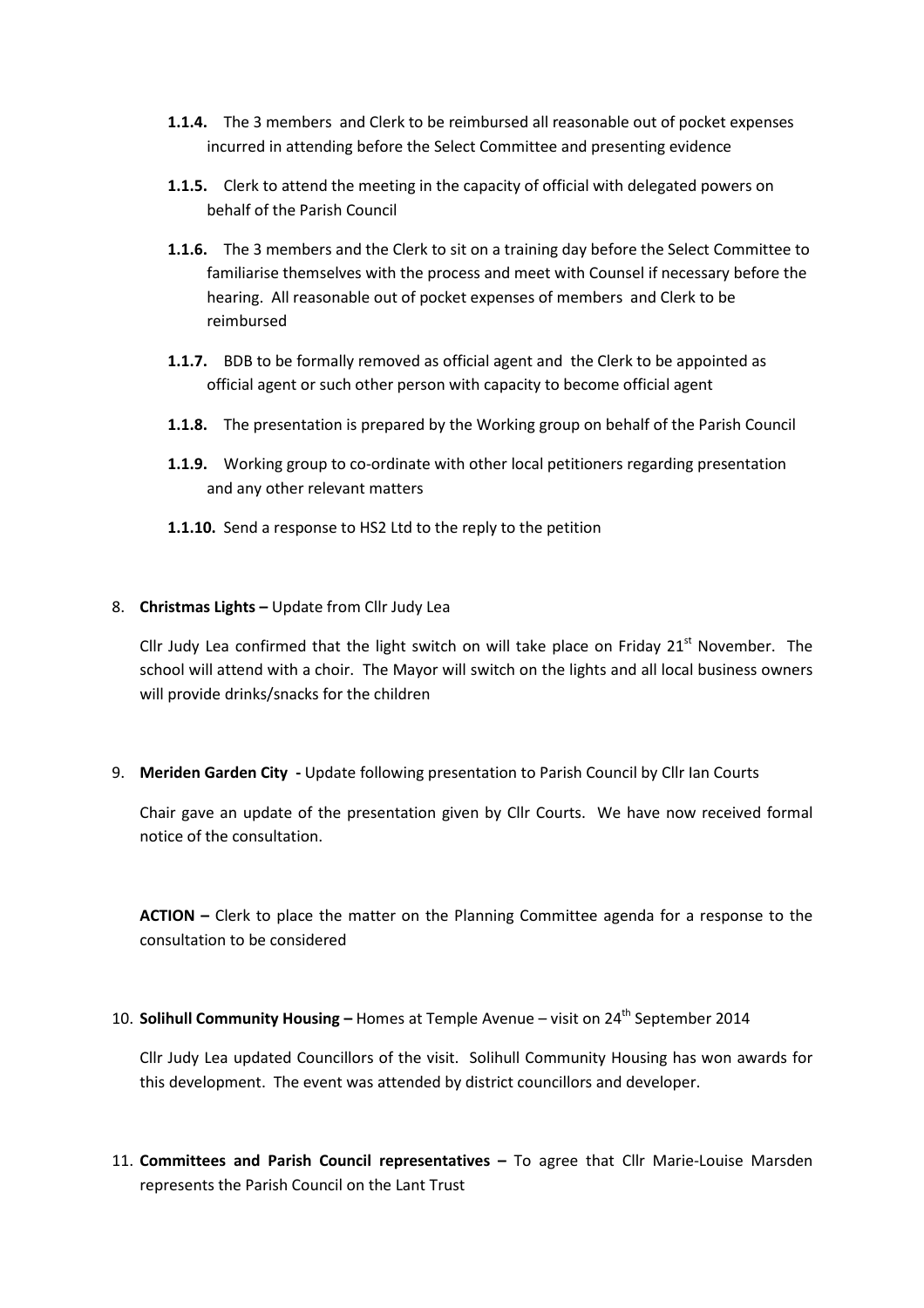Resolved – That Cllr Marie-Louise Marsden is the parish Council representative on the Lant Trust

ACTION – Clerk to place on all future Parish Council meeting agendas an item for reports to be received from Committees and representatives

12. Traffic concerns in Village  $-$  To review current traffic and parking issues and to agree action required

Chair suggested that a meeting is held with SMBC Highways department and Cllr David Bell to discuss the issues and find out what can be done by the parish Council. It was agreed that the Parish Council will work in co-ordination with Berkswell Parish Council to look at the issues.

Cllr Bell and SMBC will be invited to the next Planning Committee meeting. It was agreed that prior to this meeting, a list of issues and objectives is set out to be discussed at the meeting.

ACTION - Councillors to send to Clerk list of issues and objectives regarding traffic and the centre by 28<sup>th</sup> November 2014

13. Willow Park – To approve and establish a Working Group to look at the issues at Willow Park and report thereon

Resolved – That a Working Group is established to look at the issues at Willow Park and report to the Parish Council.

Members of the Working Group are Cllr Marie-Louise Marsden, Cllr Douglas Money, Cllr Raymod Ritchie and Cllr Judy Lea

#### 14. Reports from Representatives

14.1. Airport

Cllr Richard Lloyd provided a report on the airport. Trials are continuing. Cllr Liz Macdonald asked for Cllr Lloyd to raise the matter of disabled assistance and support for passengers.

ACTION – Clerk to contact WALC to find out if there are any other Parish Councils near airports that face similar issues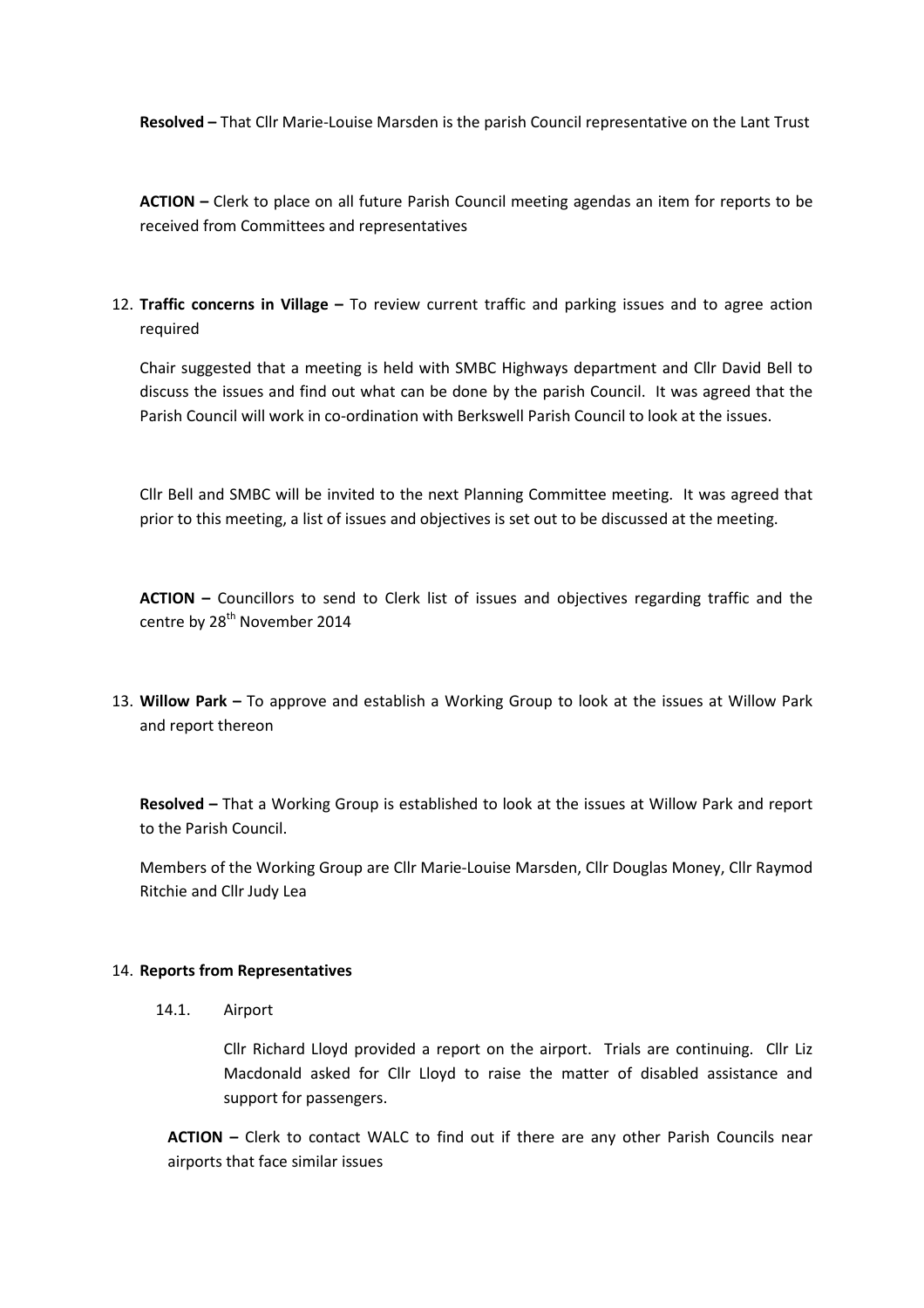14.2. Neighbourhood Development Plan

Cllr Liz Macdonald advised that she had spoken to Graham Lock and Kay Howles of Berkswell Parish Council but matters were on hold until the HS2 petitions are heard.

15. Chadwick End Parish Council - To consider request by Chadwick End Parish Council for payment of monies

Resolved – The sum of £1666.66 is paid to Chadwick End Parish Council.

## 16. To agree to proceed with the meeting in private session and exclude members of the public and press in accordance with the Public Bodies (Admission of Meetings) Act 1960 s.1(2)

Chadwick End Village Hall – To consider advice regarding compliance from Monitoring Officer and legal advice

Resolved – That the advice of the Monitoring Officer is followed.

#### 17. Accounts & Governance

17.1. Write off debts  $-$  To agree that the Parish Council writes off outstanding debts following settlement of legal proceedings

It was agreed that the Finance Committee shall review the accounts and report on any write-offs

17.2. Audit – The External Auditor has provided a Certificate and opinion. Notice of Closure of the Audit has been advertised and the Parish Council to agree to adopt any recommendations made by the internal and external auditor

Clerk confirmed that an internal audit is currently taking place. The matters previously raised by the Auditor have been addressed.

It was agreed that the Internal Auditors report is reviewed by the Finance Committee

17.3. PROPOSAL - To approve list of Orders to be placed and Payments for Approval and Payments Made

Resolved – That the orders and payments are approved

- 17.4. To approve additional orders placed by Clerk as follows:-
- 17.4.1. Work to Cemetery to prepare for consecration

Resolved – All orders are approved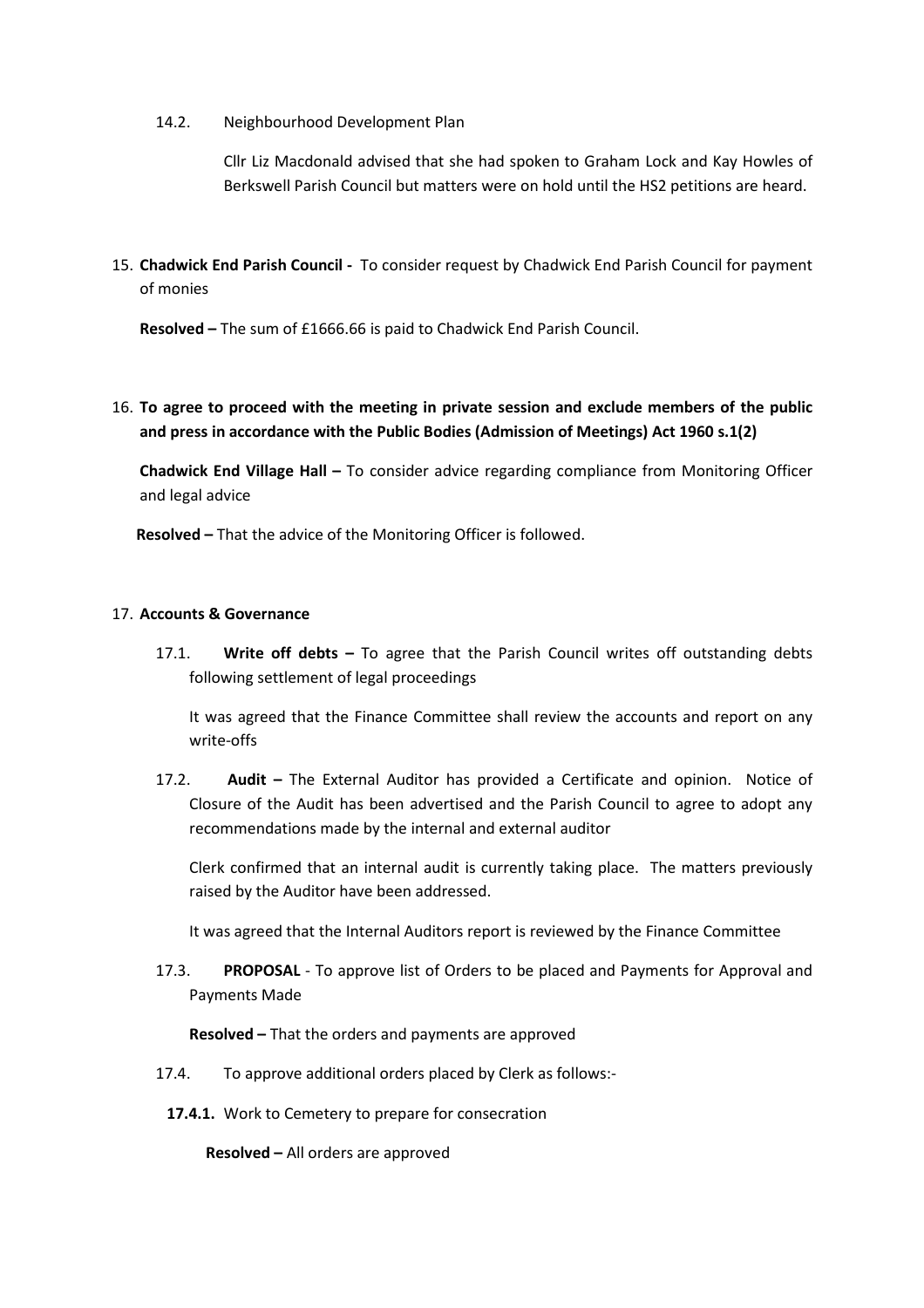18. Date for next meeting – The next Parish Council Meeting shall be the Parish Council meeting to be held on 14<sup>th</sup> January 2015 at 7.30pm at the Village Hall, Station Road, Balsall Common

There being no further business the Chair thanked everyone for attending and closed the meeting at 21.33pm

| $\overline{\phantom{0}}$ |  |
|--------------------------|--|
|--------------------------|--|

Cllr Raymond Ritchie

Chair

Balsall Parish Council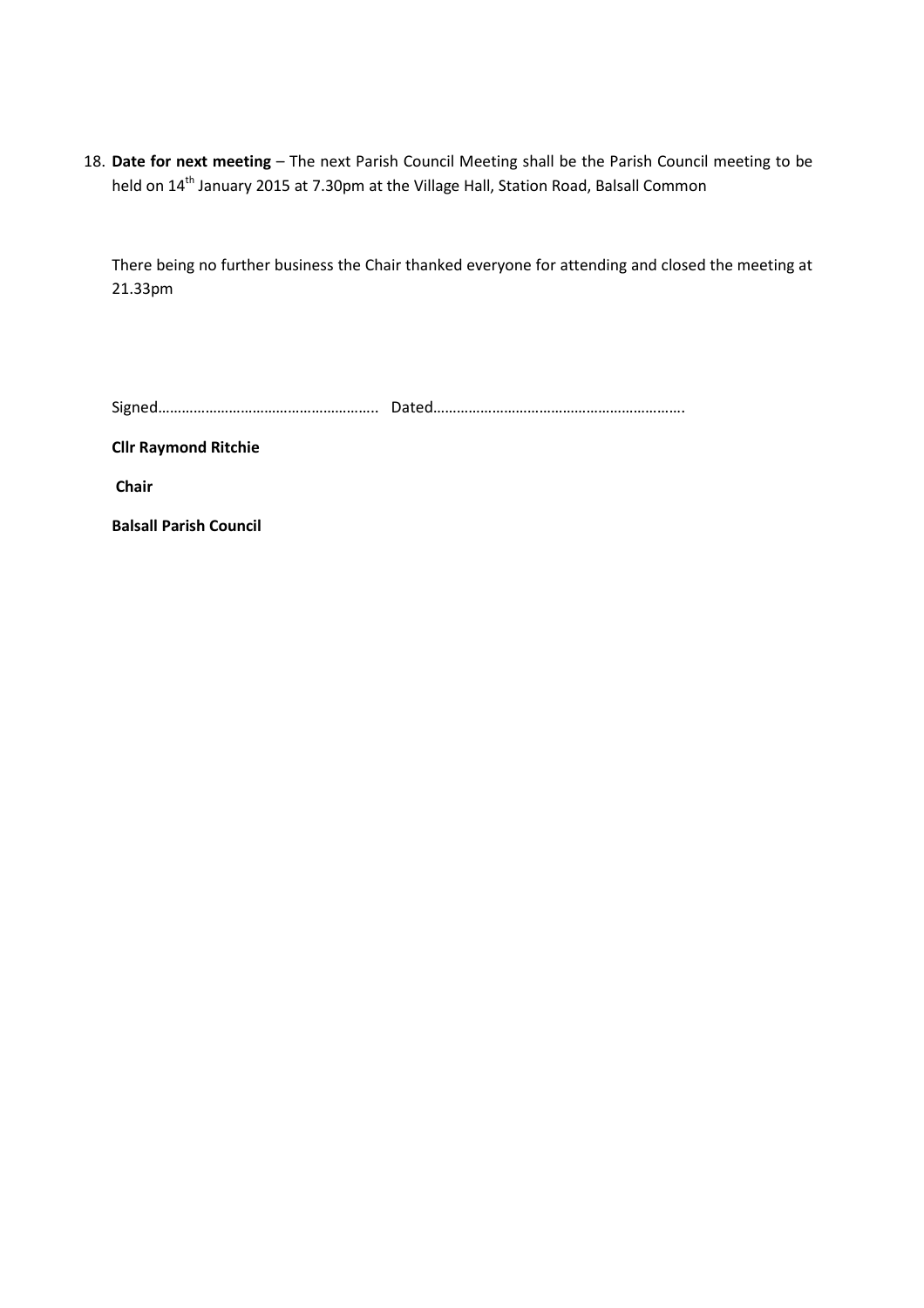# Accounts for Payment 12.11.14

| Transac |                                                               |          | Cheque |
|---------|---------------------------------------------------------------|----------|--------|
| No:     |                                                               |          | Number |
|         | 50. Rotherham & Co Solicitors (part payment of invoice)       | £1200.00 | 003339 |
|         | 51. GNL Handyman Services (repairs willow park)               | £147.00  | 003340 |
|         | 52. Y A Domestic Services (litter pick willow park -Sept)     | £80.00   | 003341 |
|         | 53. Y A Domestic Services (litter & waste collection - Sept)  | £150.00  | 003341 |
|         | 54. Grant Thornton (Audit fees)                               | £480.00  | 003342 |
|         | 55. HMRC (NI & PAYE Oct)                                      | £286.74  | 003343 |
|         | 56. B.D. Ball (cemetery mowing and watering planters)         | £840.00  | 003344 |
|         | 57. Ian Richards (make safe overhanging branches at cemetery) | £140.00  | 003345 |
|         | 58. Ian Richards (cemetery extension mowing Aug- Oct)         | £540.00  | 003346 |
|         | 59. Ian Richards (cemetery hedges)                            | £325.00  | 003346 |
|         | 60. Ian Richards (repair post following vandalism)            | £70.00   | 003346 |
|         | 61. Viking (display board - 6 panels)                         | £274.38  | 003347 |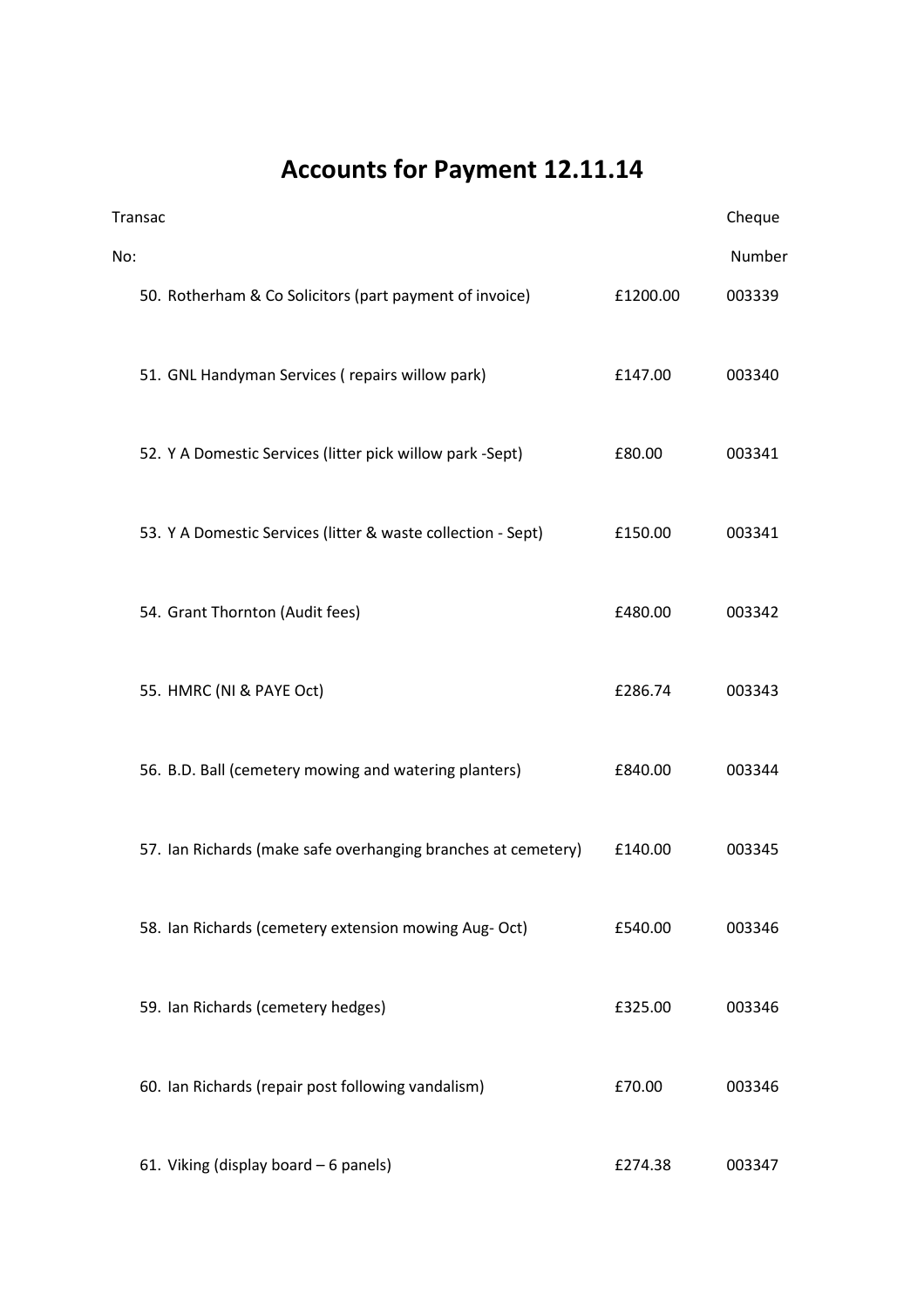| 62. Viking (display board - freestanding large)                 | £95.99  | 003347 |
|-----------------------------------------------------------------|---------|--------|
| 63. Ian Richards (cemetery tidy up for consecration)            | £90.00  | 003348 |
| 64. Ian Richards (cemetery spraying paths weed killer)          | £60.00  | 003348 |
| 65. Fairways (Christmas tree 2014)                              | £138.00 | 003349 |
| 66. Y A Domestic Services (refuse collection - rec grounds Oct) | £150.00 | 003350 |
| 67. YA Domestic Services (litter pick/willow park -Oct)         | £100.00 | 003350 |
| 68. Sage Uk (Licence renewal - payroll)                         | £162.00 | 003351 |

# Direct Debits/Standing Orders

| 69. Severn Trent Water (cemetery)                                      | £26.18 |
|------------------------------------------------------------------------|--------|
| 70. Clerks salary (Sept)                                               | £      |
| 71. West Midlands Pension Fund<br>£286.90<br>(Oct)                     |        |
| 72. Mainstream Digital (invoice 648643 – call charges - Sept)<br>£1.52 |        |